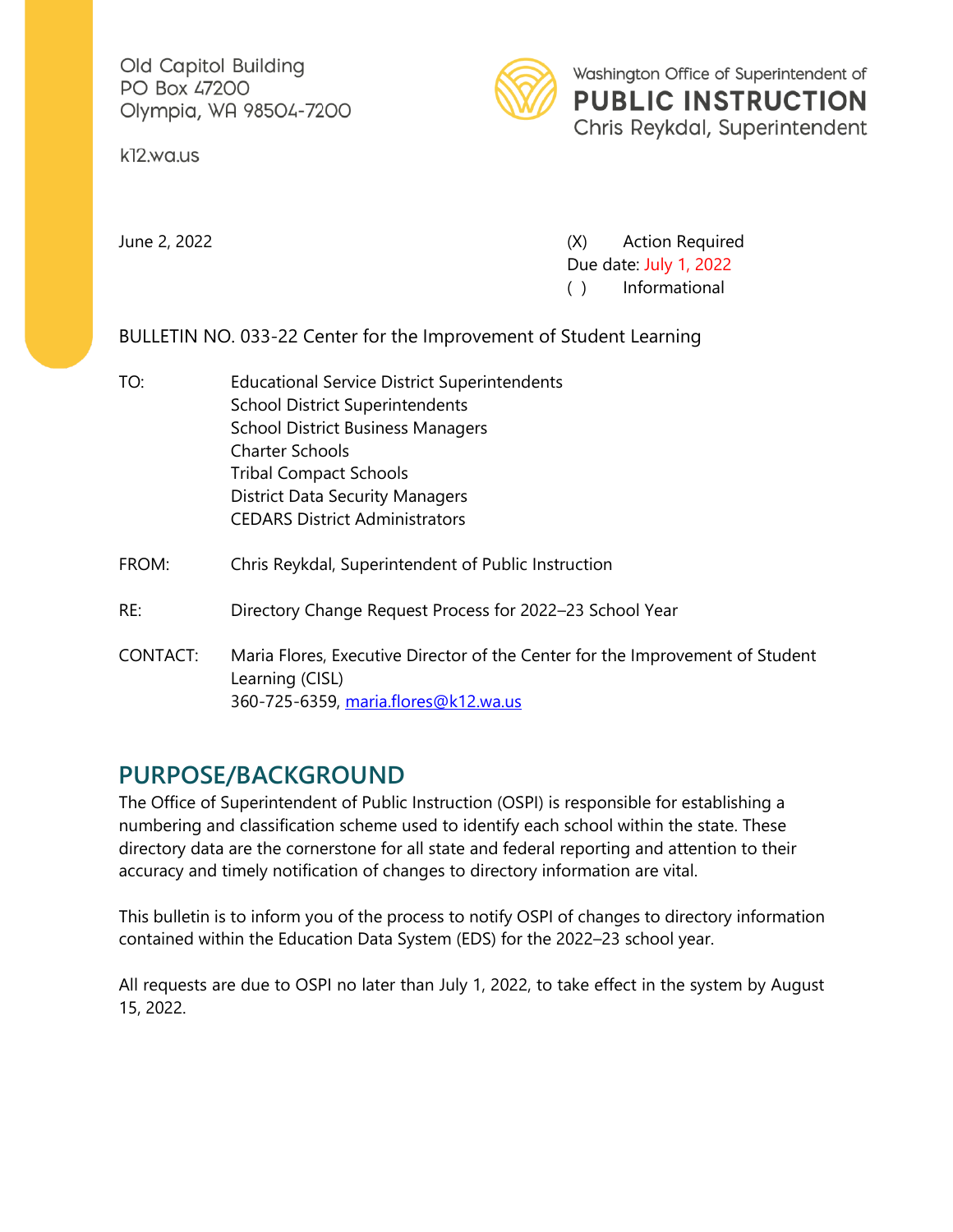BULLETIN NO. 033-22 CISL June 2, 2022 Page 2

## **Types of Changes**

The following are directory changes that require OSPI approval and must be requested by July 1, 2022:

- Opening a new school in 2022–23
- Reopening a school that was previously closed
- Closing a school
- Changing the grade levels offered at a school
- School facility or type changes (alternative, vocational, special education,etc.)
- School association from your district or educational servicedistrict to another
- Changes to virtual school status

Directory changes that do not require OSPI approval and should be updated directly in the Education Data System Administration application by your District Data Security Manager (DDSM) at the time of the change include:

- School address changes (that do not result in student population or residential area changes)
- Changes to principal (or email address and other contact information)
- Changes to superintendent (or email address and other contactinformation)
- Common and legal school name changes (that do not result in student population or residential area changes)
- Fire protection code changes
- Locale code changes
- In and Out code changes

The [list of current directory information for all schools and districts i](https://eds.ospi.k12.wa.us/DirectoryEDS.aspx)s available on the OSPI website.

If you have directory changes that require OSPI approval, notify your DDSM. OSPI has emailed a link to DDSMs to report all needed changes in one form. A [list of DDSMs](https://eds.ospi.k12.wa.us/SecurityManagerList.aspx) is available on the OSPI website.

Specific instructions on how to complete each type of request was emailed to DDSMs on May 27, 2022 under the subject, *Review Needed: 2022–23 School Directory Change Form*.